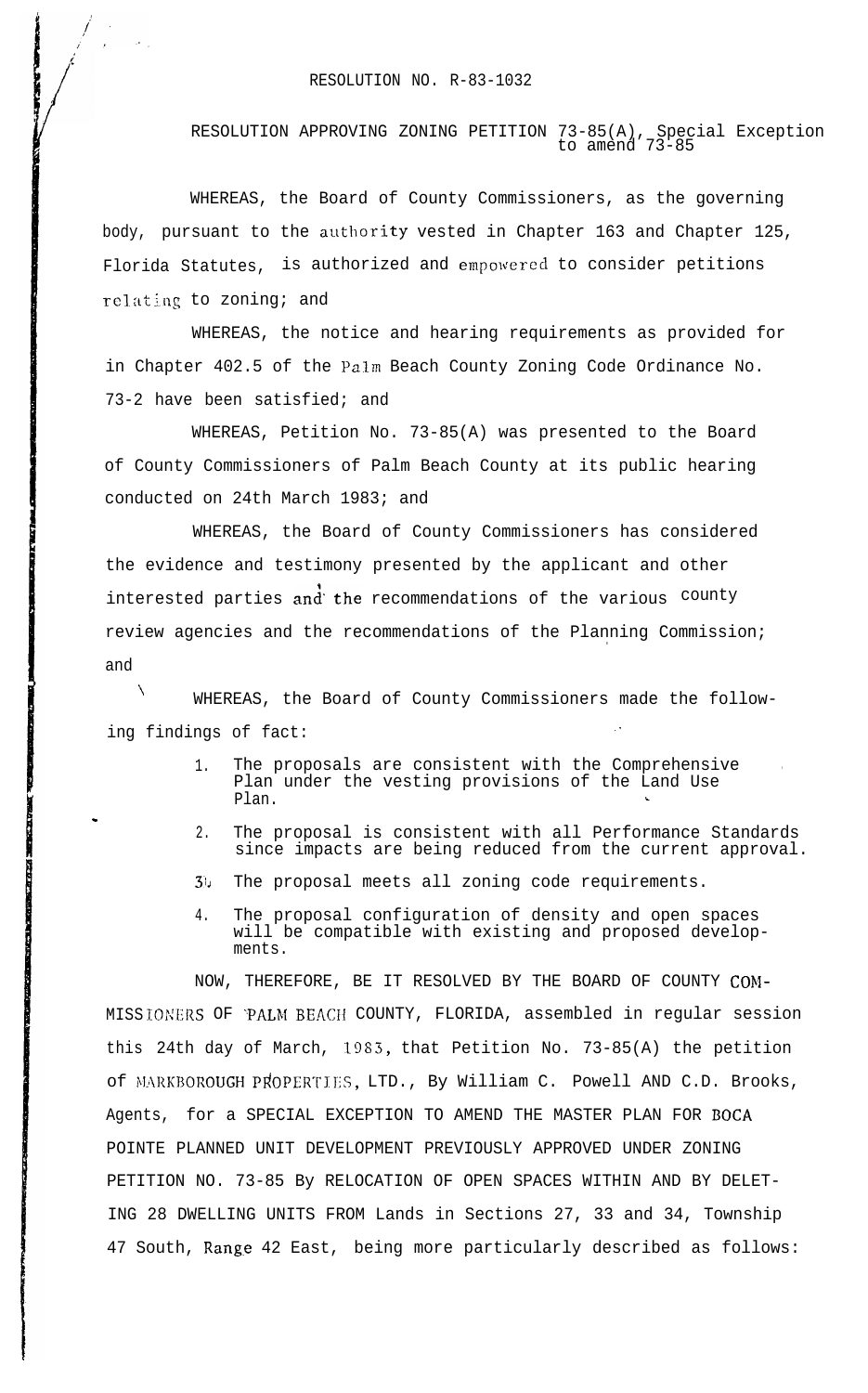The South 1/2 of Tracts 6 through 20, inclusive, of Palm Beach Farms Company Plat No. 6, as recorded in Plat Book 5, Page 75, located in the South l/2 of the South l/2 of Section 27, Township 47 South, Range 42 East, LESS a ten acre parcel in the Northeast corner of said lands, more particularly described as the East 660 feet of the North 660 feet of the South  $1/2$  of Tracts  $6,7$  and 8 of the Palm Beach Farms Company Plat No.  $6$ , located in the South  $1/2$  of the Scuth l/2 of Section 27, Township 47 South, Range 42 East, as deeded per instrument recorded in Official Record Book 1863, Page 240, also less the property described as Boca Del Mar No. 14, as recorded in Plat Book 37 at Page 152, and by RELOCATION OF OPEN SPACES WITHIN AND BY ADDING 348 DWELLING UNITS TO the North l/2 of Tracts 6 through 20, inclusive, of Palm Beach Farms Company Plat No. 6 located in the North l/2 of Section 34, Township 47 South, Range 42 East, lying North of the North right-of-way line of S.W. 18th Street as shown on the Plat of Boca Pointe No. 4 as recorded in Plat Book 43, Page 194-196 and by DELETING 522 DWELLING UNITS FROM a parcel of land lying in Section 33, Township 47 South, Range 42 East, said parcel being '1 more particularly described as follows: Beginning at the Southeast corner of the Plat of Boca Pointe No. 1 as recorded in Plat Book 42, Pages 141-143; thence with a bearing of South 00°27'48" East along' the West right-of-way line of Powerline Road, a distance of 118'/.494 feet to a point lying on the proposed North right-of-way line of the Hillsboro Canal; thence with a bearing of North 89°59'43" West, along said proposed North right-of-way line a distance of 2360.26 feet to a point; thence with a bearing of North  $01^{\circ}07'20''$  West, a distance of 1190.99 feet to a point lying on the South right-of-way line of S.W. 18th St.reet and the South line of the aforesaid Plat of Boca Pointe No. 1; thence with a bearing of North 88°52'40" East along said South line, a distance of 1974.04 feet to a point; thence with a bearing of South 83"59'15" East, a distance of 402.54 feet, more or less, to the Point of Beginning, for an overall reduction of 202 units. REQUEST TO PLACE A GUARD GATE AT THE NORTH END OF VIA DE SONRISA DEL NOTRE. Said property located on the southwest 'corner of the intersection of Powerline Road and S.W. 18th Street, also on the north side of S.W. 1Sth Street, approximately 170 feet east of